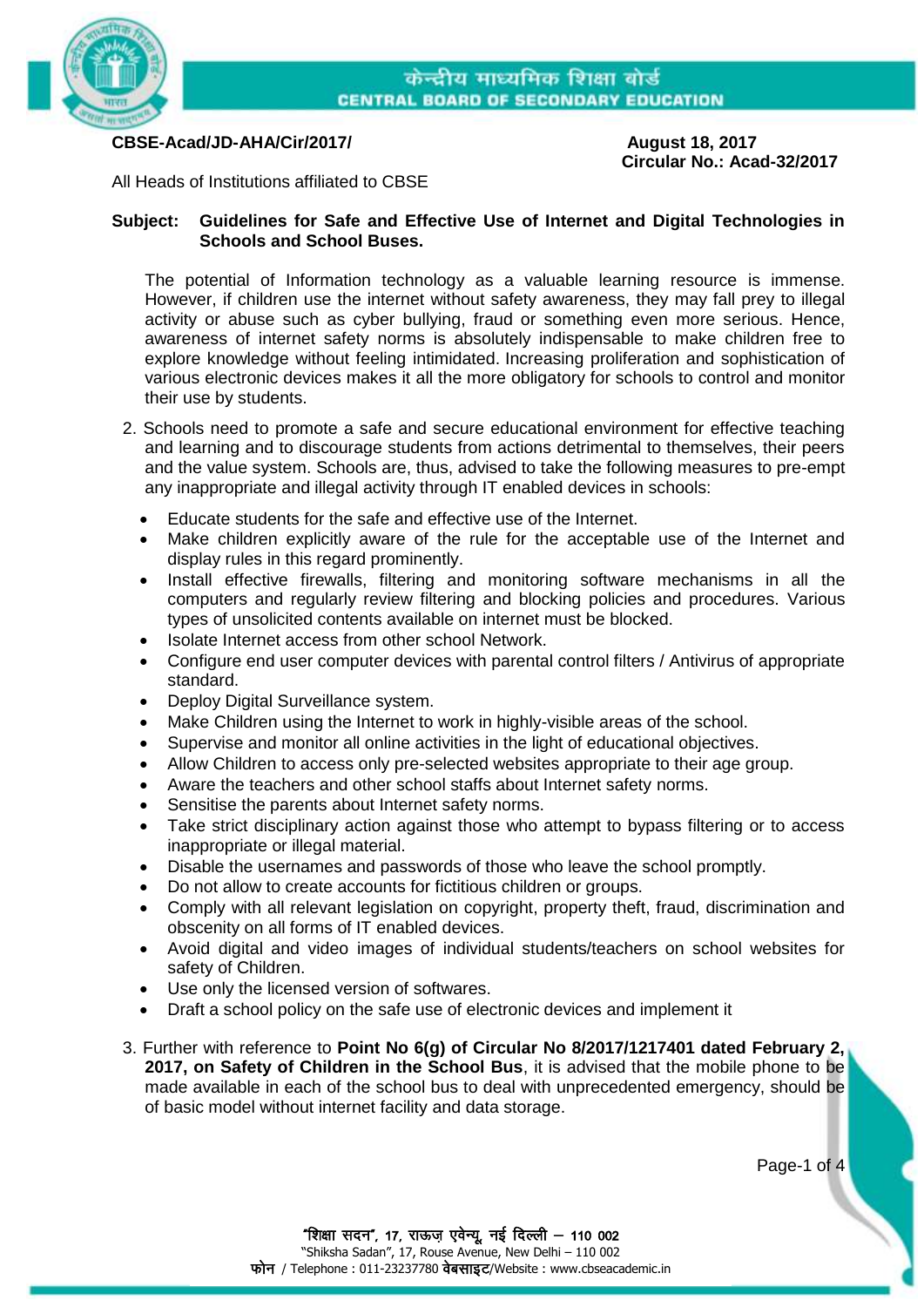

- 4. Schools are also directed to scrupulously follow the directions given in the circular number 02 dated July 29, 2009 regarding restriction of using Mobile Phones in school environments to ensure safety of children.
- 5. It is informed that carrying electronic communication devices including those that can store/record/play audio-visual content; transmit or receive images; or provide unfiltered connection to the Internet such as iPads, DVD/CD players, game consoles, handheld PC, smart phones, laptops, tablet or any other gadget with similar capabilities of data storage/transmission is not permitted in school and school bus without prior permission and verification of school authorities. The principal of the school and transport in-charge should check the mobile phone available with the attendant of the bus.
- 6. It is reiterated that unmonitored use of any electronic communication device is strictly prohibited in school and school bus and any reported violation in this regard would attract disciplinary action from CBSE.
- 7. Information Security Awareness materials for student, teachers, system administrators are available at<http://infosecawareness.in/> and relevant excerpts are given in the Annexure-1 for the ready reference of the school.
- 8. Schools are directed to adhere closely to the above directions to preclude exploitation of children.

Prismanin<sup>k</sup> Flaman<br>(Dr. Biswajit Saha)

Additional Director (ART&I)

Copy with a request to respective Heads of Directorates/KVS/NVS/CTSA as indicated below to also disseminate the information to all concerned schools under their jurisdiction:

- *1. Joint Secretary (SE-II), MHRD, Govt. of India, Department of SE&L, Shastri Bhawan, New Delhi-01*
- *2. The Commissioner, Kendriya Vidyalaya Sangathan, 18-Institutional Area, Shaheed Jeet Singh Marg, ND-16*
- *3. The Commissioner, Navodaya Vidyalaya Samiti, B-15, Sector-62, Institutional Area, Noida-201309*
- *4. The Director of Education, Directorate of Education, Govt. of NCT of Delhi, Old Secretariat, Delhi-110 054*
- *5. The Director of Public Instructions (Schools), Union Territory Secretariat, Sector 9, Chandigarh-160 017*
- *6. The Director of Education, Govt. of Sikkim, Gangtok, Sikkim –737101*
- *7. The Director of School Education, Govt. of Arunachal Pradesh, Itanagar –791 111*
- *8. The Director of Education, Govt. of A&N Islands, Port Blair - 744101*
- *9. The Director of Education, S.I.E., CBSE Cell, VIP Road, Junglee Ghat, P.O. 744103, A&N Island*
- *10. The Director, Central Tibetan School Administration, ESSESS Plaza, Community Centre, Sector 3, Rohini*
- *11. The Additional Director General of Army Education, A – Wing, Sena Bhawan, DHQ, PO, New Delhi-110001*
- *12. All Regional Directors/Regional Officers of CBSE with the request to send this circular to all the Heads of the affiliated schools of the Board in their respective regions*
- *13. All Additional Directors /Joint Directors/Deputy Directors/Assistant Director, CBSE*
- *14. In charge IT Unit with the request to put this circular on the CBSE website*
- *15. EO to Chairman, CBSE*
- *16. SPS to Secretary, CBSE*
- *17. SPS to Controller of Examinations, CBSE*
- *18. SPS to Director (Information Technology), CBSE*
- *19. SPS to Director (Special Exams and CTET), CBSE*
- *20. The Public Relations Officer, CBSE*
- *21. The Assistant Librarian, CBSE*

**Additional Director (ART&I)**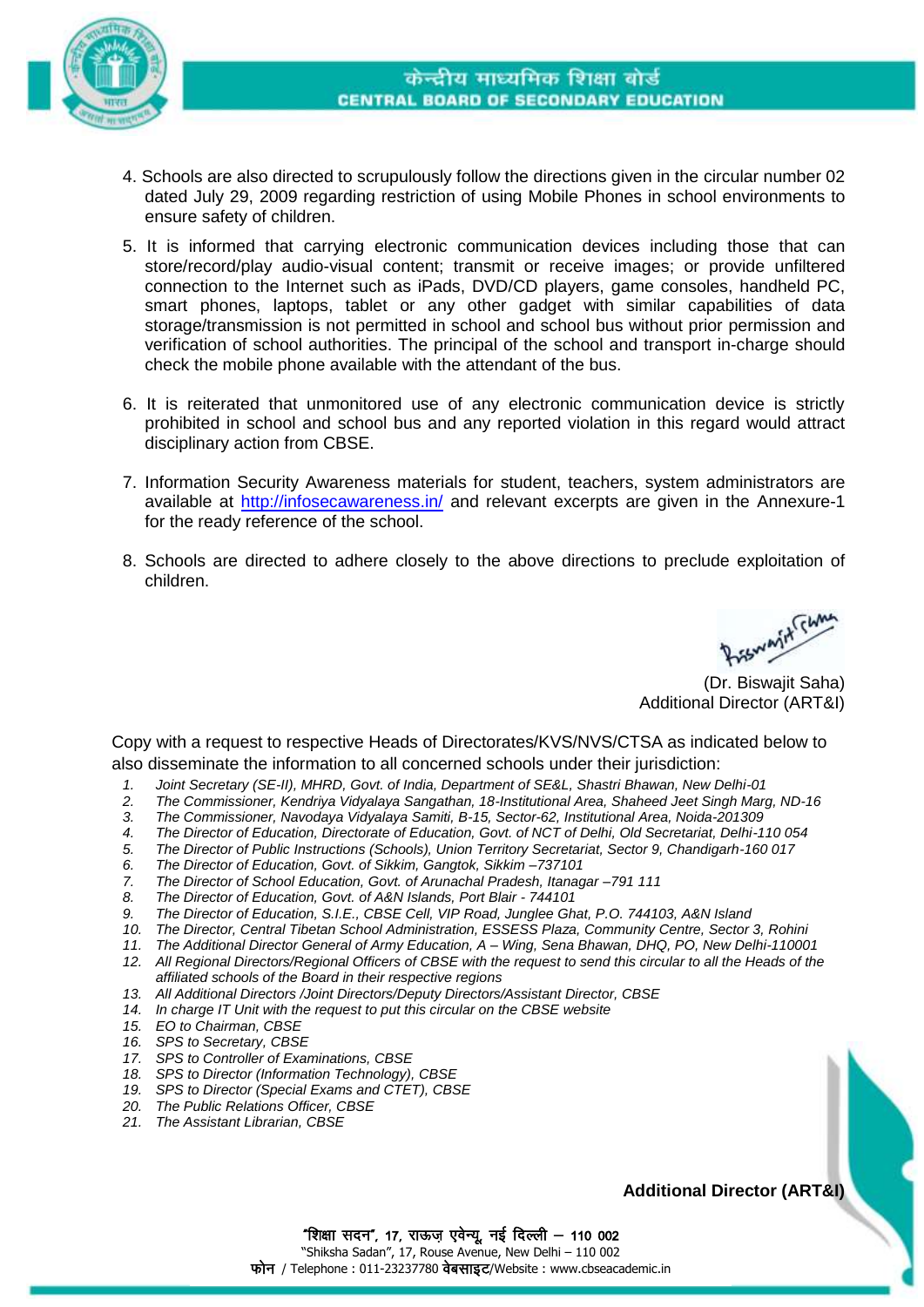

Page-2of 4

## **Annexure-I**

# **Excerpts of Information Security Awareness materials for Student, teachers, System Administrators available at [http://infosecawareness.in/](http://infosecawareness.in/student/)**

Children should be savvy about how they deal with other people (especially strangers who they could meet online), and not falling prey to an online scam artist who takes advantage of their ignorance. Some rules to follow when children are online:

- They should not give out personal information such as address or phone number or pictures.
- They should not open emails or attachments from unknown people.
- They should not become online 'friends' with unknown people.
- They should never arrange to meet someone in person whom they have met online.
- Tell /inform their parents, if anything they see or read online worries them.

#### **Using a Web Browser**



The internet is a way to stay connected with friends and family. For many Students, it's also a way to stay current on news, research information or shop online and downloading books, online applications etc.,. The Internet has also become a popular method for banking, paying bills and completing and submitting applications and forms.

Using the Web browser is easy, to do things online, but there can be some hidden dangers including exposure of sensitive personal information and infection by malware, which includes viruses, spyware, and adware. Safe browsing means being aware of these online threats and taking the necessary precautions to avoid them.

It only takes a little bit of effort, a few tools, and some basic information to be safe for browsing the Internet. Guidelines given below may be followed to protect personal information and computer online.

- Install and maintain up to date anti-virus software on your computer or device.
- Keep your internet browser up-to-date
- Be alert to unusual computer activity or problems.
- Install and maintain a firewall on your computer.
- Use a modern browser with features such as a pop-up blocker.
- Avoid storing sensitive material indefinitely on your computer.
- Change your passwords often.
- Beware of links sent via instant messaging and e-mail attachments.

Page-3 of 4